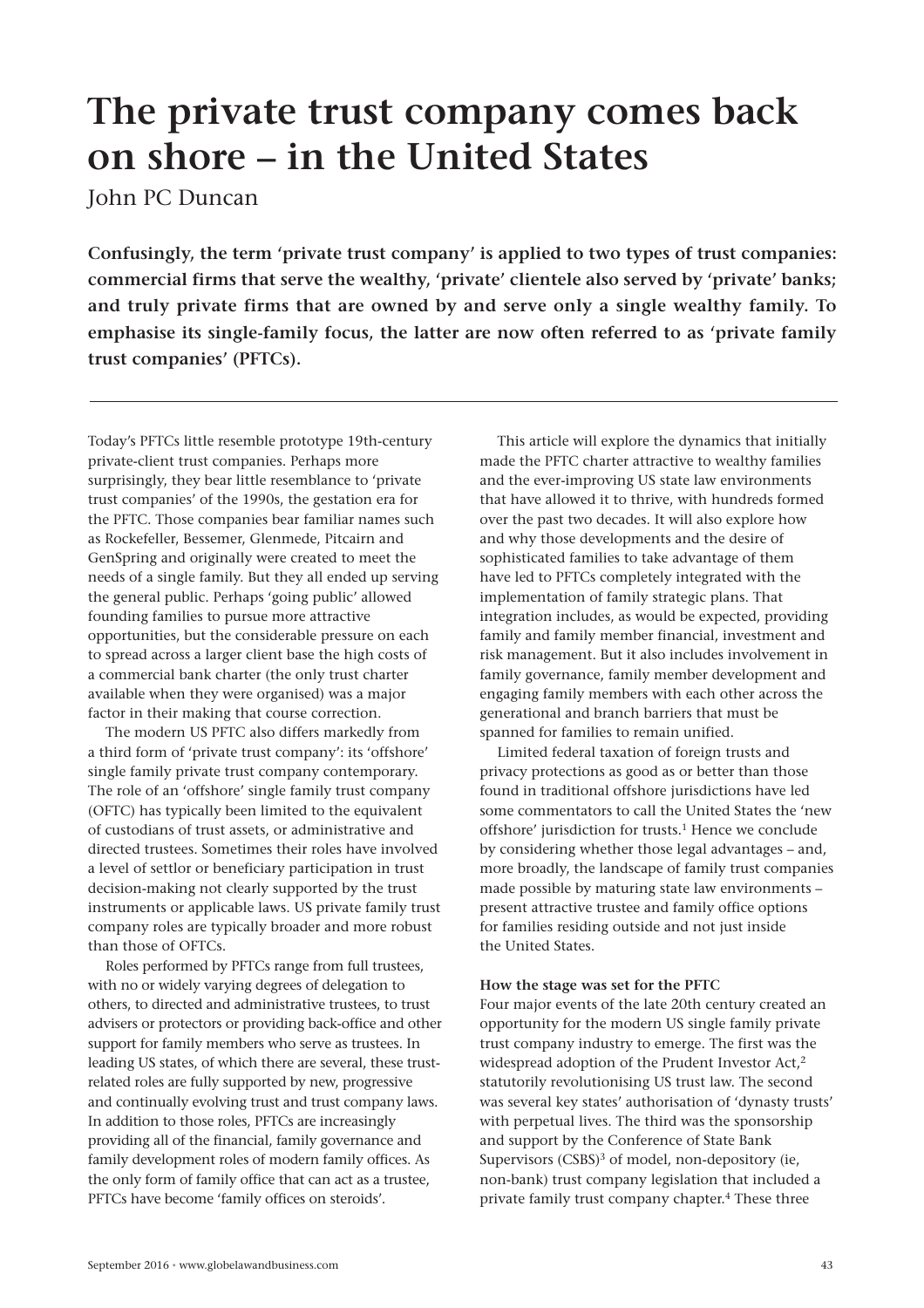developments were responsive to the desire of wealthy families to execute on the final major development of the same period: families making a priority of taking control of their own wealth, managing it and channelling its deployment according to multigenerational strategic plans.

The confluence of these events in the 1990s set the stage for fashioning a new, non-bank, single-family private trust company as an ideal tool for aggressively pursuing families' multi-generational hopes and aspirations by allowing them to control all of their own wealth – including the significant majority of that wealth in the hands of trustees.

The significance of the Prudent Investor Act to the development of PFTCs cannot be overstated, but that's not because of its feature most frequently cited, namely the liberalisation of the asset classes a trustee may prudently hold. Rather, it was the act's sanctioning delegation by trustees of their responsibilities, especially investment management, even to family members and family offices.<sup>5</sup>

A second impact of the act has been subtler but just as important: it set the precedent for statutorily revamping state trust laws to make them more flexible and more responsive to modern-day realities and the evolving needs and circumstances of settlors, beneficiaries and trustees over the long lives of trusts. The leading US states for trust law have assiduously and repeatedly followed this precedent ever since, as we shall see.

## **States keep leading the way**

Great PFTC states developed a formula for attracting and holding private trust companies and the economic and tax benefits that come from their presence in a state. The formula has five components:

- progressive trust laws;
- progressive trust company laws, including private trust company laws;
- a state banking regulator encouraged by the legislative and executive branches to only impose a regulatory burden on PFTCs that is proportionate to the risk of a trust company that serves just one family:
- a judicial system that, in at least one key county, ensures that knowledgeable jurists and court administrators, without anti-wealth biases, will hear trust disputes and otherwise address trust issues requiring the court's participation; and
- a private-public working group and/or other public-private cooperation by executive and legislative branches of the state with bar groups, banking associations, trust institutions and family offices dedicated to ensuring that the state's laws, regulation of PFTCs and the family trust company environment in general keep pace with other leading states', the needs of

wealthy families and the best thinking about family trust company activities.

States committing to this formula for attracting wealthy families' trusts and private trust companies have almost all succeeded in doing so. To many, Delaware may be a surprising omission from the list of the best PFTC states. Long known for its innovative trust laws,<sup>6</sup> Delaware has not built on its trust law prominence by adopting first-rate family trust company laws or other support. Therefore despite attracting more wealthy family trusts than any other state, Delaware is home to less than a handful of PFTCs.<sup>7</sup>

South Dakota was the first state to implement the entire formula, resulting in an early surge in South Dakota<sup>8</sup> private family trust companies in the late 1990s that continues today. Wyoming was next, primarily by adding in 2003 an excellent not-souniform Uniform Trust Code<sup>9</sup> to the authority it already provided for unregulated family trust companies.<sup>10</sup> Alaska<sup>11</sup> had also updated its trust company, tax and trust laws by the early 2000s and attracted many trusts, but very few single family private trust companies because of its remoteness.

Nevada was the next state to become highly successful at attracting family trust companies – primarily unregulated ones until about 2005, but thereafter regulated ones also. The pace of formation of both types increased with a complete rewrite of Nevada's trust and trust company laws in 2009 and 2010.12 New Hampshire rewrote its trust and trust company laws in 2007 and 2008;<sup>13</sup> but because of an unwilling banking regulator, PFTC formations proceeded slowly until new leadership was installed in 2013.

The current roster of best PFTC states was completed in 2013 when Tennessee not only emulated the trust law progress of the other four states but went them one better with its own not-so-uniform Uniform Trust Code<sup>14</sup> incorporating unique and significant innovations. Over the past 10 years, Tennessee has also steadily improved its trust company laws.15 These legislative actions and strict adherence to the formula given above transformed Tennessee into one of the leading states in the United States for wealthy families' trusts and PFTCs.

# **A selection of the trust laws most valuable to wealthy families**

No doubt Tennessee will be matched and leap-frogged by one or more other states soon, just as it matched and leap-frogged them. But no state picks up the best of every other state's laws, which means that a family to whom particular issues are important must examine and compare the laws of each.16

Nevertheless, most of the trust law provisions important to families appear in the statutes of all five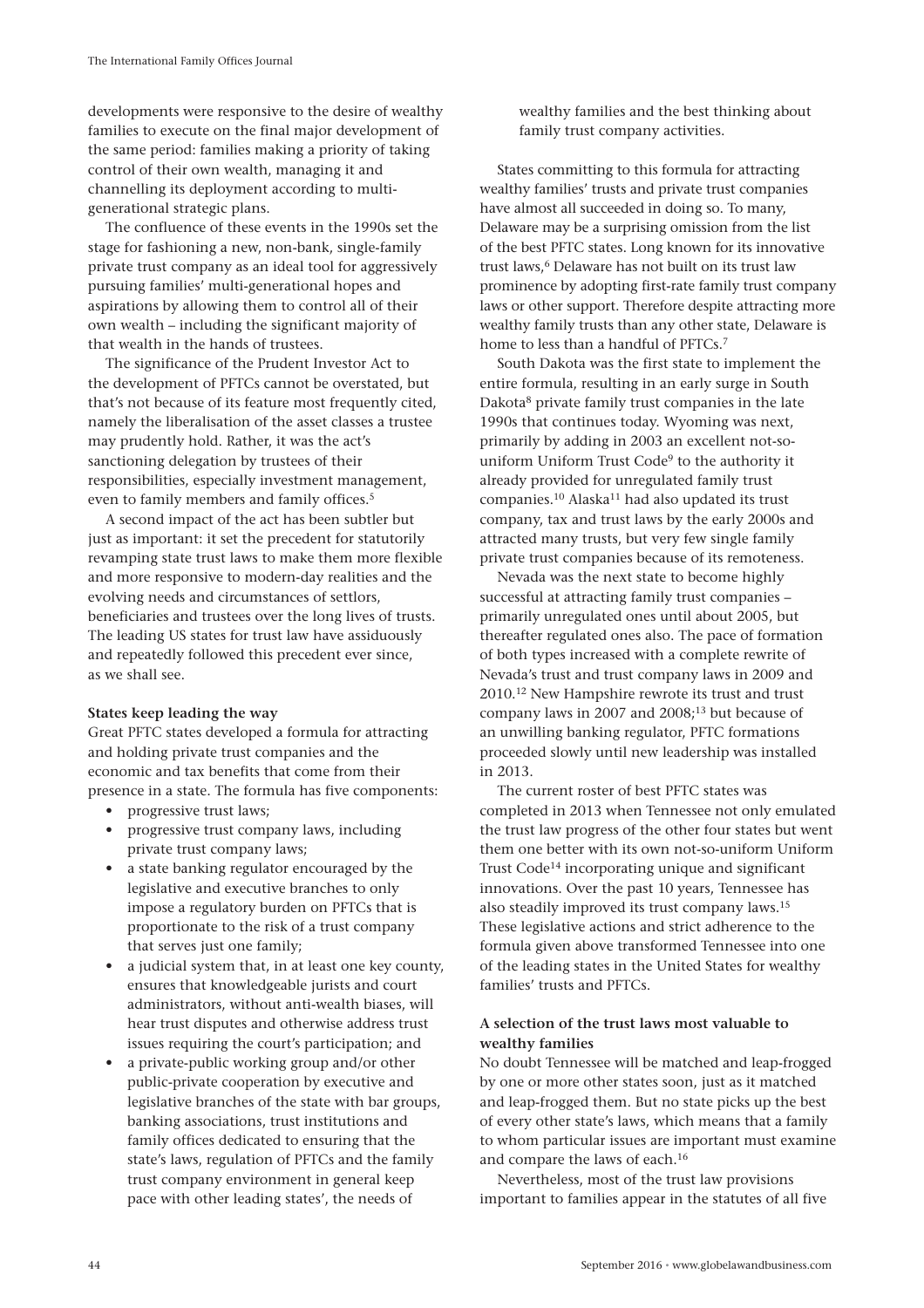leading PFTC states: Nevada, New Hampshire, South Dakota, Tennessee and Wyoming. We briefly summarise many of those provisions as follows:

- flexibility for settlors creating trusts:
	- statutory support for settlors' provisions in trust instruments pre-empting common law or statutory default rules;
	- a robust Prudent Investor Rule and progressive Uniform Trust Code (eg, few mandatory default rules for trust instruments, support for appropriate asset concentrations, 'unhooking' from other states' Uniform Trust Codes and from the prior common law of the enacting state);
	- explicit directed/multi-participant trust authority and rules governing relationships among the trustees, advisers and protectors of a single trust;
	- strong authority to delegate prudently; and
	- powerful specialised trusts eg, dynasty, purpose, quiet and asset protection.
- flexibility for beneficiaries:
	- explicit characterisation of fiduciary standards as 'administrative law', making them applicable to every trust administered in the state unless the trust specifies otherwise;
	- strong decanting authority;
	- judicial/non-judicial trust reformation/modification/termination;
	- strong virtual representation; and
	- unitrust conversion and power-to-adjust authority.
- reasonable protections for trustees without bullet-proofing:17
	- authority (only permitted in Nevada so far) to announce to all current beneficiaries a plan of action that, if not objected to, can be overturned in court but not be the basis for surcharging the trustee;<sup>18</sup> and
	- fiduciary duties of family trust companies based on the 'standards and practices' of regulated family trust companies, not commercial trust companies (lamentably, no such provisions have been statutorily adopted today but we expect them to be introduced).
- tax laws:
	- no state/local trust income taxes;
	- modest state/local trust company taxes;
	- elective community property asset trusts (which results in a 100% step-up in the basis for federal income tax purposes at the time of first to die of a married couple; only found in Alaska<sup>19</sup> and Tennessee<sup>20</sup>); and
	- similar exemptions from state taxation of foreign trusts to those available for federal trust taxation.

Again, this is only a sample of the state trust laws that are important to most families with substantial assets and many households. Others will be equally or more important to particular families.

#### **Offshore statutory trust law observations**

Trust laws such as those summarised above are only sparsely available in offshore jurisdictions, for two reasons. First, most offshore legislative bodies seem reluctant to adopt such laws. Secondly, when they do, the courts (usually those in England) often question whether trusts taking advantage of these provisions actually qualify as trusts, or they find another way around enforcing the apparent intent of the statute.

It is worth noting that US jurisdictions are not immune from similar judicial sentiments. Some US courts have attempted to read out of the law provisions of the Prudent Investor Rule that relax for certain investment concentrations common law prohibitions.21 Consequently, Tennessee has felt obliged to write the following statements into its new Uniform Trust Code and Uniform Prudent Investor Act:

*These modifications were undertaken deliberately and after significant consideration:*

- *(1) Therefore … no consideration shall be given to the need to promote uniformity of law … among states …; and*
- *(2) … courts shall not consult, rely on or give any persuasive value to such uniform acts … or any comments accompanying [them] ….*<sup>22</sup>

Despite the trust concentration cases alluded to, where hard facts made bad law, the odds are excellent that each of the provisions summarised above will be upheld in US jurisdictions (if not always properly interpreted). Unlike in UK jurisdictions, US trusts are not the creation of or within the sole province of chancery courts. They were statutorily created in the United States by the individual states, which fact provides substantial authority for their revision by the same means.

**The new private family trust company charter** Earlier in this article we identified widespread adoption of a model trust company law sponsored by CSBS as the third event of four leading to today's PFTC because it made available a trust company charter that can be formed and operated at a much lower cost than a bank charter. A bank charter not only requires burdensome and expensive deposit and lending regulations, but also attracts supervision by at least two regulators – namely a state or federal chartering regulator and the Federal Deposit Insurance Corporation – and usually a third as well, namely the Federal Reserve Board.<sup>23</sup> Regulated state trust companies have only one regulator: a state banking regulator.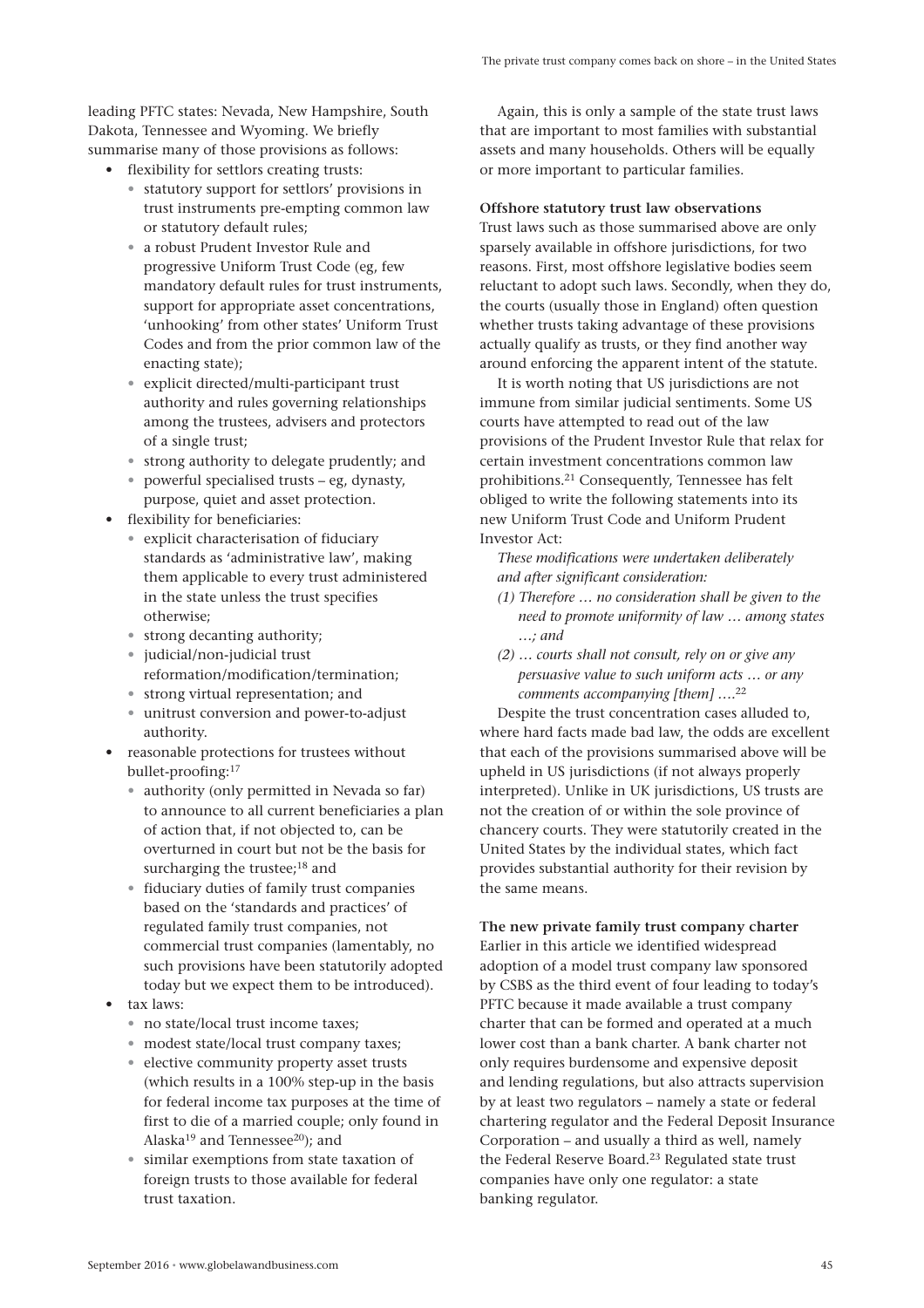*At some point – usually while the generation that created the wealth still lives – every wealthy family that wants to stay together as a family and preserve and grow its wealth begins seriously to think beyond how to make and enjoy that wealth.*

In states also adopting the CSBS model law's private trust company chapter, an even more lightly regulated family trust company charter has become available. The best PFTC states did not stop with the CSBS version, though, but proceeded to create a family trust company charter uniquely well-suited to families' needs. The first of these were the 2007 New Hampshire and 2009 Nevada family trust company laws.24 They define the family clients that a family trust company may serve far more broadly than the CSBS model does.25 South Dakota followed in 2010 with a regulation relaxing the burdens on a private trust company not serving the public and defining its permitted clientele similarly broadly.26 More recently, Tennessee,<sup>27</sup> Florida<sup>28</sup> and Wyoming<sup>29</sup> followed suit, but curiously the latter two defined the permitted clientele much more narrowly in some ways than the competing states who preceded them did.

These new laws and regulations formally recognise up to three tiers of non-bank trust companies (Nevada, Wyoming and Florida) or two tiers (South Dakota, New Hampshire and Tennessee). The three tiers are:

- regulated commercial trust companies;
- regulated single family trust companies; and
- unregulated single family trust companies.

Two-tier states do not offer unregulated single family trust companies. Each tier has a distinct level of regulatory burden, based on its perceived level of risk to the public. Commercial trust companies are at the high end of burdens but still deal with far less than banks; unregulated family trust companies sit at the low end; and regulated family trust companies have a somewhat higher level of regulation than unregulated trust companies.

## **PFTC charter type dictates RIA status**

All state-regulated trust companies, including regulated family trust companies, benefit from the 'bank' exemption from registration as investment advisers (RIAs) with the US Securities and Exchange Commission (SEC).30 Unregulated private trust company status, now available in Nevada, Pennsylvania,<sup>31</sup> Wyoming and Florida, provides the lowest level of regulation of any family trust company charter,32 but they do not qualify for the bank exemption from SEC registration. That is a problem because today the SEC is a far more burdensome regulator than the state banking regulators. In order to avoid SEC registration an unregulated PFTC has to limit its clientele to those permitted by the new 'family office' exemption from SEC registration.<sup>33</sup>

Families seeking the lowest level of regulation have two choices, then: a regulated family trust company that meets state law limits on clientele whom a family trust company may serve, or an unregulated family trust company that restricts its clientele to meet both state family trust company and SEC family office limits. Unfortunately, the family office exemption defines the eligible clients for an exempt family office (and therefore an exempt, unregulated PFTC) much more narrowly than a commercial, first-tier regulated trust company may serve (ie, anybody) and even much more narrowly than the clientele a tier-two family trust company may serve in states offering that tier, notably Nevada, New Hampshire, South Dakota and Tennessee.

Peculiarly, Wyoming, which until last year did not define a 'private trust company' or a 'family trust company' other than as one not serving the public, adopted a three-tier approach in a law that in key respects limits the clientele of their new 'family trust company' even more than the SEC's family office exemption does.34 Hopefully this was an oversight that will be mended in its 2017 legislative session.

Florida has no trust income tax, is the home or second home for many wealthy families, including a large number of international families, and recently adopted a three-tier family trust company act.<sup>35</sup> Consequently a lot of families are interested in the possibility of establishing a family trust company there. Unfortunately its only partially modernised trust laws, its narrow definition in its family trust company act of who may be served and its awkward regulatory scheme for second-tier and third-tier family trust companies seem unlikely to attract many Floridalicensed trust companies, especially from non-Florida families. All is not lost, though, for families interested in a Florida PFTC location. Florida's act allows trust offices of family trust companies chartered in another state.36 Families with a fondness for Florida can put an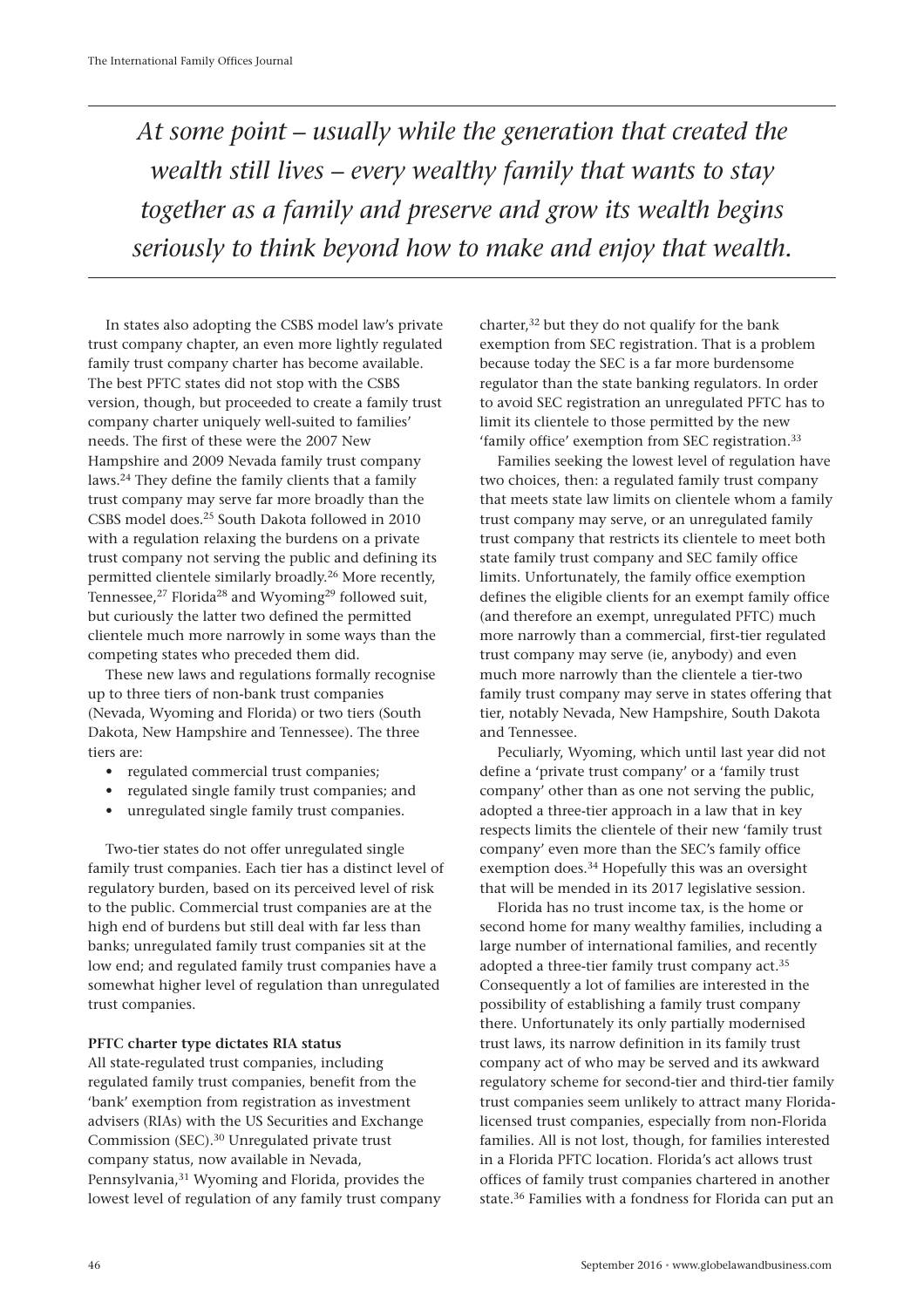office there of a family trust company sited in a better PFTC state.

## **Important trust company laws**

As we have detailed, limited regulatory burdens and the availability of an exemption from SEC registration are two important features of a state's family trust company charter, but there are others, including the following:

- strong confidentiality for trusts, trustees, protectors, settlors and beneficiaries (including court proceedings);
- broad and express authority for fiduciaries to use affiliated advisers and investments, including related private investment funds;
- moderate capital requirements, mostly investable under the Prudent Investor Rule; and
- interstate office and activities authority (available in most states), facilitating:
	- family convenience;
	- taking advantage of an additional state's trust laws; and
	- hedging the risk of adverse changes in charter state laws or policies.

These are just examples of the advantages to PFTCforming families that can arise from state trust company laws. As with state trust laws, new trust company laws other than these could be even more advantageous to a particular family.

## **The PFTC** *raison d'être***: family control**

The *raison d'être* for families forming a private trust company is to maximise the control that they may lawfully exercise over their wealth held in trust. A cynic might suggest families want that control just to inflate current distributions to family members, but in practice that is not what motivates families. What motivates them is the capability that control gives them to devise and implement a strategic plan for investing and deploying their wealth in a way they believe will give them the best opportunity to fulfil their vision for keeping the family together and family members living productive, meaningful and happy lives.

At some point – usually while the generation that created the wealth still lives – every wealthy family that wants to stay together as a family and preserve and grow its wealth begins seriously to think beyond how to make and enjoy that wealth. This naturally shifts their thoughts to envisioning a future that they desire for their family and to prioritising the use of at least some of their wealth to support that vision. The inevitable next step in this process is to ponder how wealth can be managed and deployed, both short and long term, to bring about that family future.

Even before any systematic articulation of a family

vision, it will usually have found expression in a variety of ways, starting with the language of family trusts and other elements of family estate plans. Many founders of family wealth are inspired to lay down in writing a more complete vision in an informal 'letter of wishes' setting forth a family history, values and other elements of the family legacy and culture. Sometimes their views of the best strategies for the family to pursue after the founders are gone are also included in that letter.

Eventually, family members who want to keep the family strong and together may develop a common vision for the family and a strategic family plan for realising it, often called a 'family constitution' or, more usefully and accurately, a 'family compact'. These articulations will project out to at least a couple of generations but increasingly they seek to promote the happiness and success of multiple future generations. Invariably they address not only the goals of the family but also what the family believes are its best strategies for the management, expenditure and distribution of family wealth in order to achieve their goals. Implementing any far-reaching strategy requires family-wide control over its own wealth – that is, more control than can be exercised just by pleading with individual trustees or others actually controlling the wealth to support and implement the family strategic plan.

## **Wealth held in trust**

Wealth held individually or jointly by family members is within family control and can be held and distributed in keeping with the family vision and strategic plan by those who created or subscribed to that plan – and hopefully by future generations of family members as well. But in the United States, and perhaps England, 50% to 90% of family wealth is typically held in trust, and families where that level is currently near 50% are usually one death or one new estate plan away from it nearing 90%.

Consequently, at least a majority of almost all families' wealth is controlled by one or more trustees. A trustee's control is wide, extending to every really important decision that can be made concerning trust assets, including:

- what form the wealth will take and how the assets kept or acquired will be managed;
- what expenditures of any kind for any purpose will be made from trust assets; and
- how trust assets will be distributed to trust beneficiaries, including charities.

Trustees are not, of course, free to make any decisions they want regarding trust management, expenditure and distribution. They are limited by the purposes and other terms of the trust and by their fiduciary responsibilities. Notwithstanding those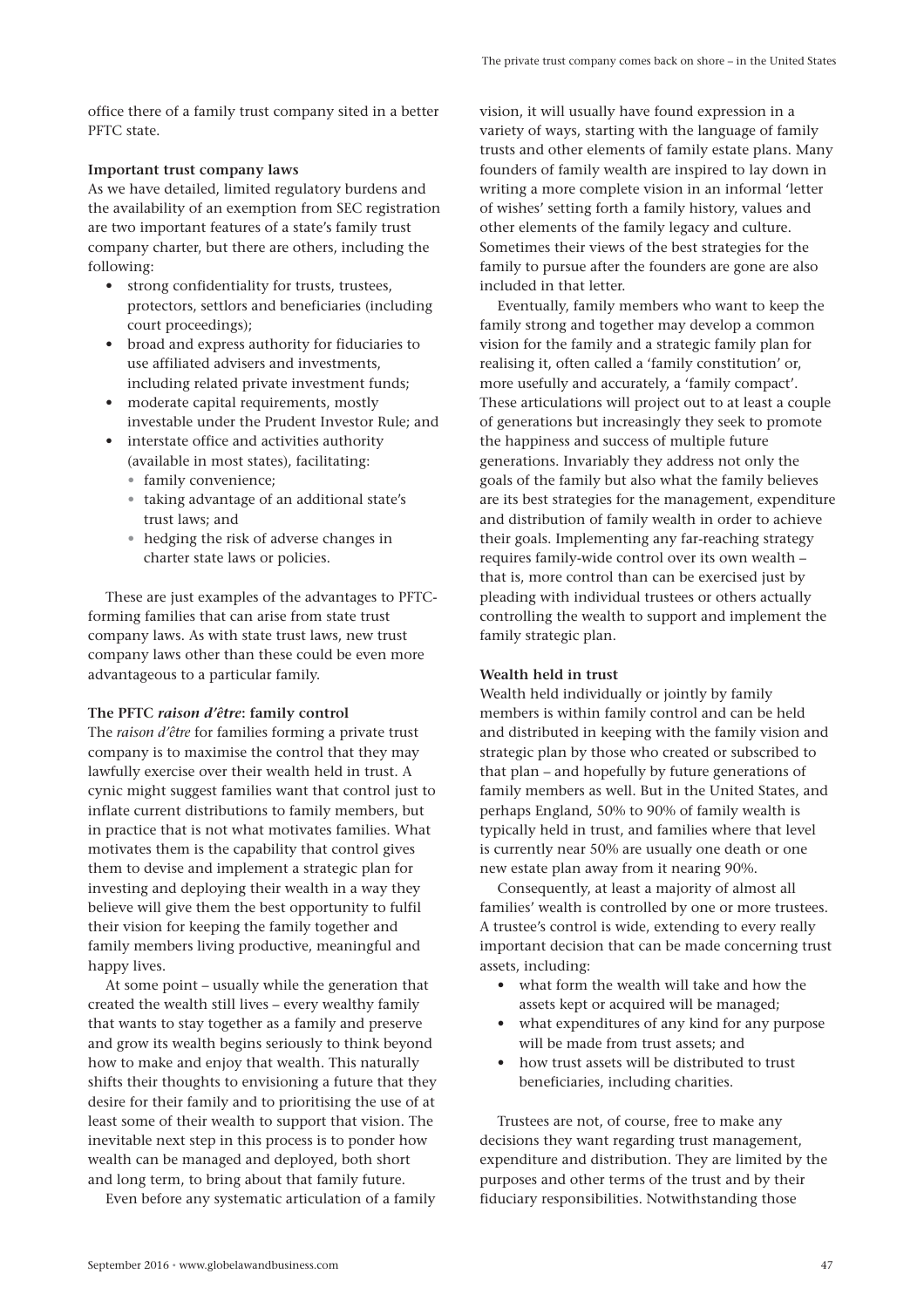limitations, trustees generally have substantial discretion regarding their decisions. How they exercise that discretion determines whether trust wealth will be deployed to further the family's vision and reflect its values and culture, or used in some other way. Trust decisions in keeping with a family's wishes will be made only if their trustees are aware of those wishes and if the family either controls the trustees or asks the trustees to do as it wishes with respect to each material decision and the trustees choose to do so.

## **Trustee options**

Families have only three types of trustee to choose from:

- individuals, including of course family members;
- financial institutions; or
- their own family trust company.<sup>37</sup>

The willingness and ability of the first two to comply with a family's wishes will be limited not only by trust terms and trustee fiduciary duties but also by the trustees' knowledge, skill, cooperativeness and fiduciary risk tolerance. Whether trustees manifest any of these qualities in abundance depends on who the individual trust decision-makers are: the individual trustees or the trust officers and other personnel of a trust institution.

Even if the original individual trustees or trust personnel are willing to be generally cooperative, they may not be when there is conflict within the family, litigation involving the trustee, or other risks affecting the trustee. Moreover, successor trustees and new trust officers are always required at some point for longlived trusts – often, every few years – and a successor trustee or trust officer may be less cooperative than the individual originally picked out by the settlor. Even family-member or trusted-adviser trustees will not always view the best interests of the beneficiaries in the same way that the broader family does, even if that trustee is privy to a family compact or other strategic plan. Furthermore, family-member/trustedadviser trustees are increasingly aware of and sensitive to their personal risk as fiduciaries. Finally, not all generations or branches of a family may view the individual trustees chosen by another generation or branch as favourably as did the patriarch or other individuals who chose them.

The final trustee option, a perpetual private trust company, is the only one that can dependably be controlled and counted on by the family to be cooperative for as long as the trusts last, even in times of family strife. The fact that a family-controlled PFTC best ensures that trust decisions are informed by the family's vision, values and culture is, at heart, the fundamental reason why families with substantial wealth in trust create PFTCs.

# **What family control over trust assets does in practice**

We frequently refer to a family vision as the motivator for a family to create a strategic plan and a private family trust company to implement it, at least with respect to trust assets. The typical family vision includes at least two elements: keeping the family together, for generations if possible; and building strong and productive family members, living lives they find happy and meaningful – hopefully also meaningful in light of the family's values. What different families mean by these aspirations, and the strategies they believe are most suited for realising them, can vary widely. What's true for all, though, is a belief that their aspirations can most readily be met by harnessing family wealth towards that end. That includes harnesses intended to ameliorate the harm that wealth can cause to family members.

The desire to fashion those harnesses is another way of depicting the primary reason why families seek the control provided by a PFTC. A list of further reasons must be entirely composed of concrete examples of what can, and in some cases must, be done by the family's trustees to fulfil its vision. Several important and interesting examples follow. It is anything but a comprehensive list, and not all of them will be applicable to every family.

## **Supporting family cohesion**

One of the two elements we identify as central to almost every family vision is keeping the family together. Unfortunately, this element will usually only be supported by a non-PFTC trustee, if at all, as a by-product of its support of the other central element, namely building strong family members. This is because trustees typically focus only on the direct needs of individual family beneficiaries and not on those of the family as a whole. Also, trusts – especially legacy trusts – generally only speak in terms of achieving their purposes through direct benefits to individuals.

A strong case can be made that family cohesion can be of significant benefit to individual family beneficiaries, even though indirectly; but that case has to be made. Non-PFTC trustees are almost never willing to make that case nor capable of doing so even when willing. Only a family-controlled trustee will have the knowledge and incentive to make that case so that it can make the family's central goal of keeping together an important objective of all trust decision-making.

## **Creating a bespoke legal environment**

Every trust and trust company law we have described in this article, as well as those only alluded to, can have a positive material effect or, by its absence, a negative effect on a family's ability to pursue its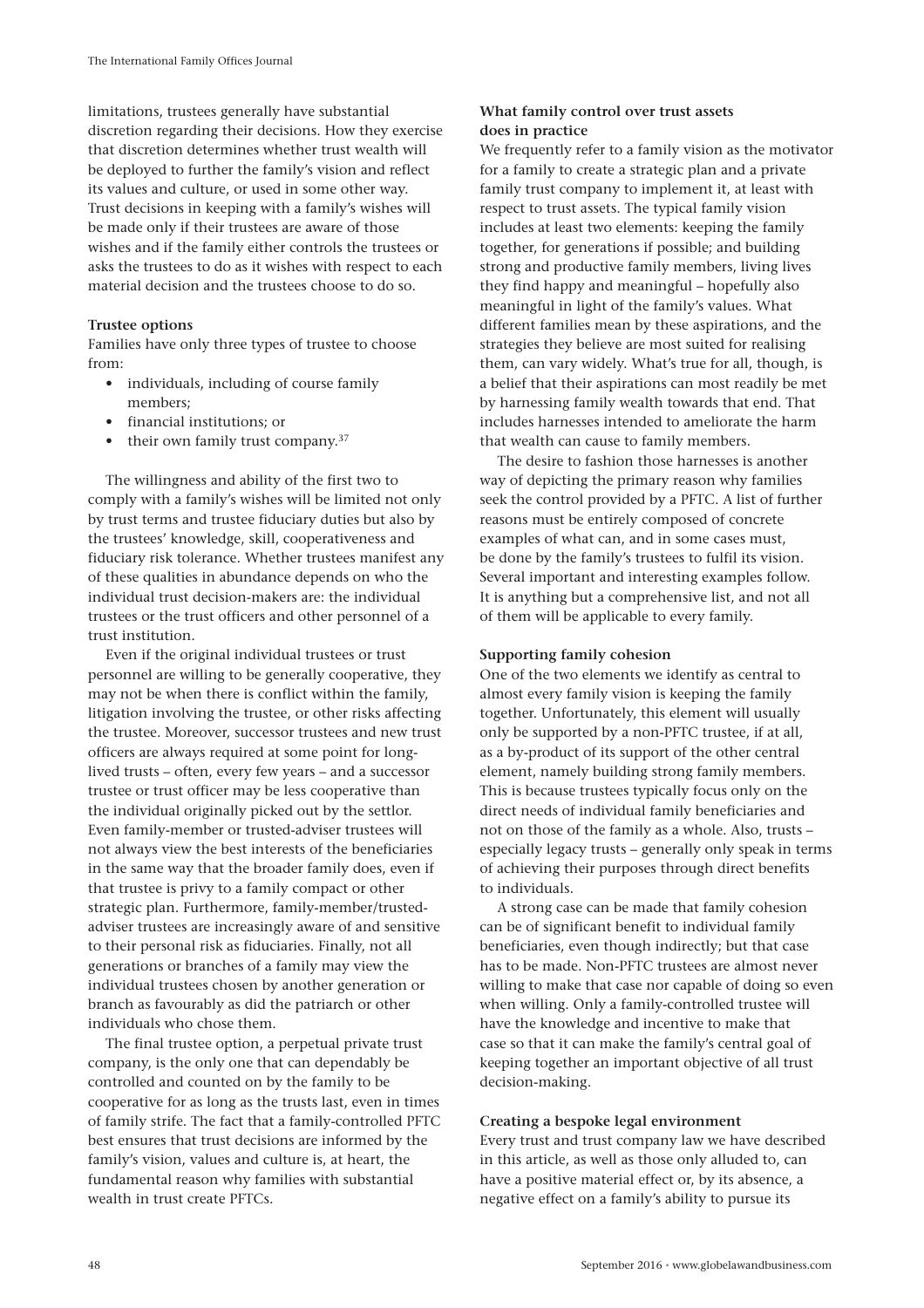vision. A family with a PFTC has the opportunity to create a bespoke legal environment for itself by siting the PFTC and administering family trusts in one or more of the states that the family deems to boast the most beneficial trust laws, both governing and administrative, and the best tax, administrative and judicial environments – and then writing and administering its trusts to take advantage of those laws and environments.

**Concentrating asset management in one entity** Only through a PFTC can a family concentrate management of all of its wealth in one entity, because only the PFTC can act as trustee of family trusts and act as investment adviser for all other family-related portfolios, if desired, without the costs, limitations and burdens of an RIA. By concentrating asset management in one entity, a family can:

- maximise investment management efficiency;
- avoid creating multiple and possibly inconsistent legal structures for controlling and administering family wealth; and
- limit some of the factors that propel families towards atomisation of their wealth, leading to breaking up the family, followed by poor investment performance, excess spending, and an ultimate return to 'shirtsleeves' for family members incapable of creating wealth on their own and/or curbing their spending.

## **Optimising risk management**

Two dimensions of a regulated PFTC make it unique, in a positive way, regarding family risk management. First, even though the scope and quality of a PFTC's risk management is dictated by prudential and regulatory standards, little of what state banking regulators require goes beyond what is reasonably necessary to protect family wealth, family members and others who take responsible roles in the PFTC.38 This means that a regulated family trust company can have a customised and very trim version of a corporate trustee risk management structure without any of the excessive burdens imposed on banks and securities firms by federal and state regulators.

The second element of regulated PFTC risk management is even more exceptional. If it has the reasonable but solid risk management structure referenced above, which includes prudent standards and processes, its management will be able to make its own analysis of the benefit-to-risk-ratios of actions it proposes to take in either their trustee or corporate capacities. This means the PFTC should be able to take actions that are prudent in light of the family's and its trusts' multi-generational goals even though they are not actions that an institutional trustee would be comfortable taking under its risk management policies.

Some key elements of a risk management structure that can and should be implemented in a PFTC are laid out here and, regarding investment management, in the next subsection. They include:

- *Structure and risks:* A quality risk management structure consists of a comprehensive policies and procedures manual, business practices and procedures effectively implementing them, and appropriate regular reviews and audits of the scope and performance of those controls. The main risks to be addressed include:
	- breaches of fiduciary duties;
	- flawed delegation and supervision of outside services providers;
	- engaging in trust activities in states where the company isn't authorised to do so;
	- undisciplined, out-of-policy asset management, including unjustifiable concentrations;
	- inappropriate family member intervention;
	- non-compliance with applicable federal and state laws; and
	- cyber insecurity;
- *Risk management expertise and culture:* Successfully implementing and maintaining a state-of-the-art management structure requires both compliance/risk management expertise and a family risk management culture. Some families develop the compliance/risk management expertise internally; others obtain it through a combination of internal and thirdparty resources. Either way, the experts can, should and are being used to teach family members the importance of proper risk management to protect the family. Such efforts lead to the creation of a risk management culture not only for the PFTC but also for the family, which is vital to long-term successful risk management.
- *Family member/trusted adviser protection:* A PFTC can significantly lessen the risk of personal liability of family members and trusted advisers if their former roles as trustees and trust advisers are recast as membership on the PFTC board and/or committees.
- *Risk management of an unregulated family trust company:* Unregulated family trust companies are required by well-informed prudence (but not by law) to put in place the same risk management structures as regulated family trust companies. Failing to do so would mean accepting unreasonable risks to family assets, family members and trust company management and other personnel. They would also not have the risk management expertise and guidance to implement the risk-based approach to trust decision-making described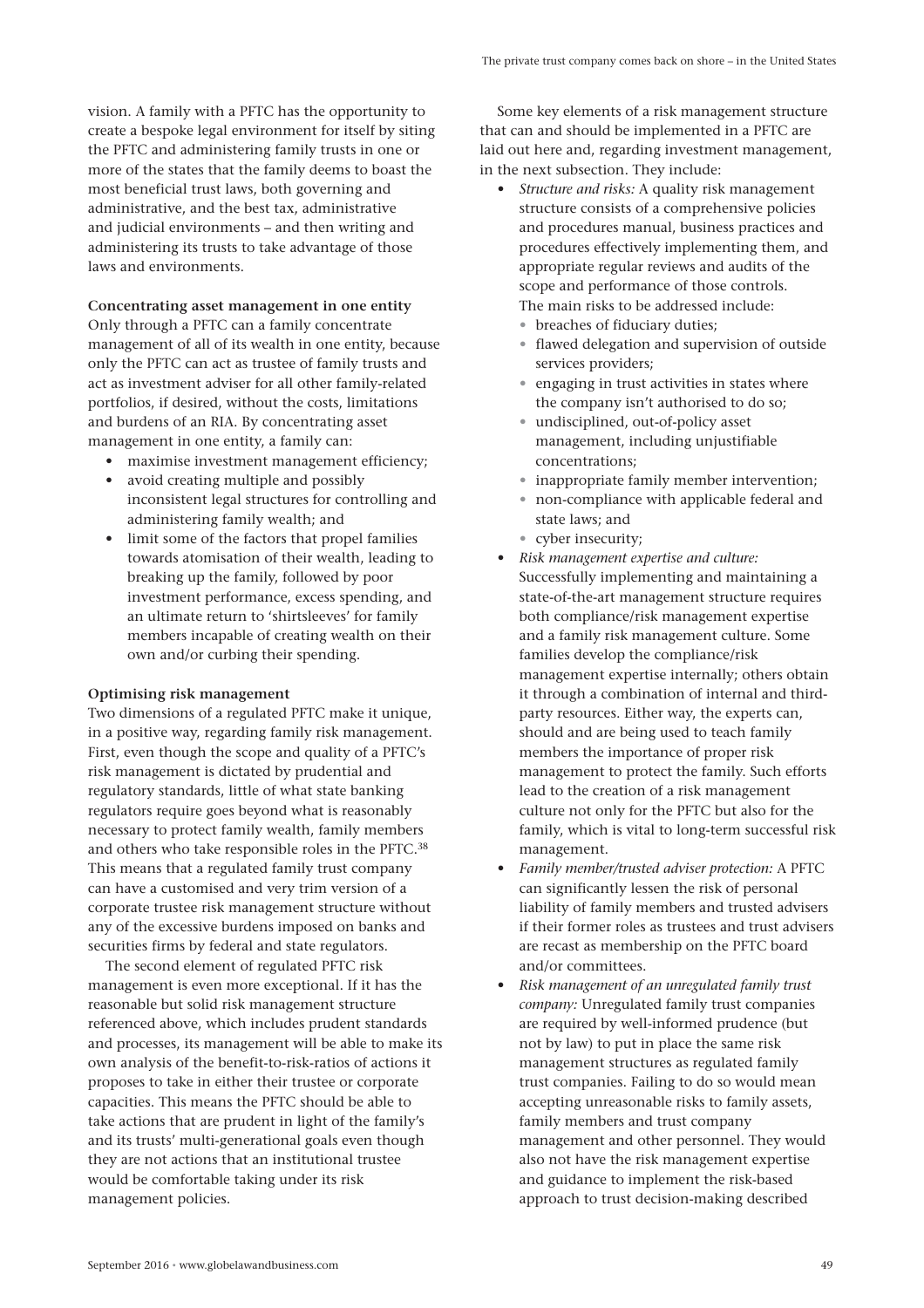above and in the next subsection with any assurance that the risks were known or prudently accepted and managed.

# **Undertaking informed, prudent and essential investment management**

Using its control over family investment assets and a solid risk management structure such as described in the subsection immediately above, a PFTC can adopt family-directed investment management strategies allowing its management to make their own informed judgements about whether the expected benefits of an investment justify the anticipatable risks. Key examples of investment strategies to which such judgements may be applied include: deciding whether to keep or sell a family business; deciding whether to invest in alternative equities, including direct interests in businesses; or maintaining concentrations in particular assets or asset classes.

These risk–benefit decisions must be got right by a family with multi-generational aspirations. It has been argued persuasively that they are among the few types of investment whose projected performance after inflation, taxes, fees and, of course, distributions for beneficiary expenses is likely to be sufficient to meet the future needs of young and unborn generations that the family vision and dynasty trusts intend to be met.39

Again, the foundation for safely investing in such assets consists of two things: long time horizons for relevant investment portfolios; and an excellent risk management and due diligence structure providing the necessary information and expertise for the asset to perform as it should. Key elements of an investment management risk process that can permit prudently implementing such strategies are as follows:

- *Trust and beneficiary information gathering:* The objectives of each trust or other client portfolio must be derived from the terms-of-trust instruments and the goals provided by the owners of non-trust portfolios. Confirmation must be made that the trust instruments clearly identify a purpose of meeting needs of beneficiaries across more than the currently living generations, an allocation of resources between current and future generations supporting that purpose, and support asset concentrations reasonably required to achieve that purpose. The projected liquidity needs of living generations and unborn generations of family members have to be estimated as far into the future as required by the objectives of the trust or other investment portfolio. The current personal and trust resources of all current and future trust beneficiaries must be determined, too.
- *Portfolio investment plan and private investment*

*due diligence:* For trusts not clear as to the generations intended to be served or their support for asset concentrations appropriate for accomplishing its purposes, the trusts should be clarified, conformed or otherwise modified or decanted, as allowed by the trust laws of the leading states. An investment policy for each trust or other portfolio, reflecting its objectives and corresponding short-term and long-term liquidity needs, should be created. The asset classes that the PFTC considers appropriate for meeting the liquidity needs of the portfolios should be determined based on their expected returns and associated short- and long-term risks. Quality due diligence on each specific material asset considered must be performed. Regarding directly owned businesses, real estate and other privately held investments, the PFTC must consider objectively the impact on risk of any material special knowledge that has been or will be obtained by direct family or family trust ownership and control of the asset.

- *Investment allocation:* Based on the foregoing information and investment risk management policies of the PFTC, it should determine a prudent investment allocation for each portfolio, including (where appropriate) such allocation strategies as:
	- managing portfolios or specific portions based on their very long time horizons;
	- using asset concentrations required and justified by very long time horizons in family businesses, private equity, real estate and other alternative investments;
	- accepting short- to mid-term volatility for all or portions of certain portfolios; and
	- balancing the short-term risks of concentrations with an appropriately large allocation to liquid assets to provide for shorter-term liquidity needs.
- *Annual review:* Annually review the portfolio objectives and liquidity needs, trust companywide and portfolio policy statements, beneficiary circumstances, asset class performance and risk, and the allocation and investments of each portfolio.

# **Supporting family governance**

A PFTC's ability to concentrate control over family assets in its trust and investment management accounts results, as intended, in substantial control by its owner, the family, over those assets and other PFTC activities. Families also control their family offices; but the PFTC's actual control over family wealth, especially as trustee, means that who actually controls a PFTC is much more important than who controls a family office.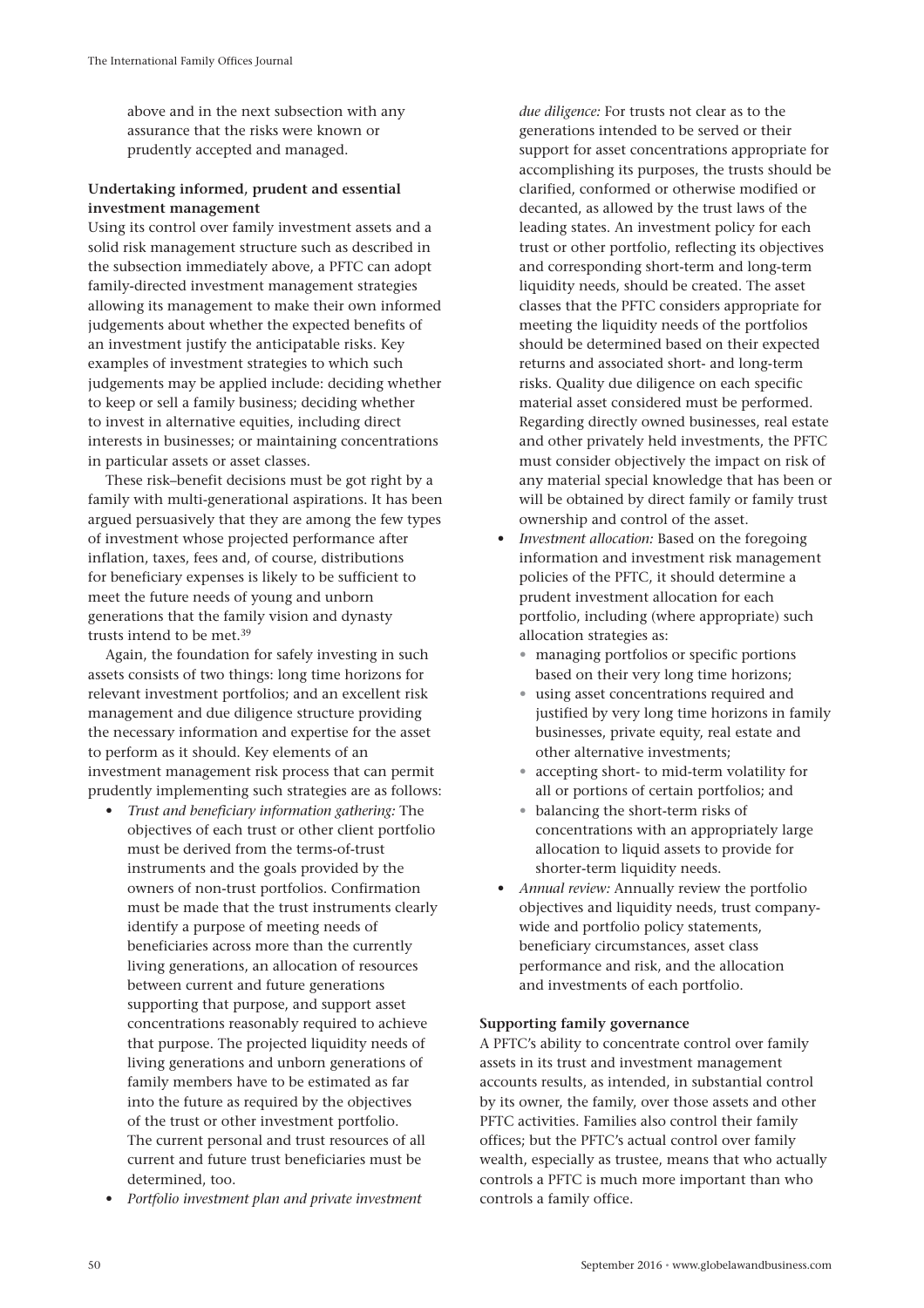Because of its control over substantial family wealth, the PFTC must always be controlled by the 'right people' in the family if it is going to pursue the family's goals successfully. Identifying those people and their successors – hopefully current and future family leaders – is a big part of family governance. Implementing a leadership and succession plan is simplified by a PFTC because of its control over the majority of family assets. Thus when a PFTC is trustee of all or most family trust wealth, it always plays a significant role in at least two of the most important family governance functions – not only the control of wealth, but also family wealth and leadership succession.

In order to be a trust company, the PFTC must have the internal and external resources necessary to play a major role in a third major family governance role: implementation of the family strategic plan. Those resources are the personnel, systems and relationships necessary for managing, keeping records of and reporting on substantial family assets, close relationships with family trust settlors and beneficiaries, and understanding and implementing the family's trust, investment and tax strategies.

The PFTC can also provide substantial fact gathering and other support for four other major functions of family governance that are usually the responsibility of a family council or similar body that controls the PFTC: family decision-making; creation of the strategic plan; confirming whether the plan is being implemented and well; and revising the strategic plan as necessary from time to time.

# **Encouraging family member engagement and development**

Virtually every family vision, whether expressly embodied in trusts or not, calls for supporting the development of each family member with family resources. As it happens, in order to determine whether and when trust distributions may be appropriate, a trustee must determine the needs, desires and resources of trust beneficiaries. Doing that right requires the trustee to fashion a trusting relationship with each beneficiary. In a PFTC, these are jobs for the Distributions Committee with the assistance of trust officers. Many PFTC

families have come to realise that the Distributions Committee's relationship with beneficiaries and its knowledge about them make that body an excellent resource for coordinating family member development.

Another important element required for achieving a family vision that a good relationship between a trustee and each family beneficiary can facilitate is promoting engagement and acceptance between generations. The chief obstacles to engagement and acceptance are distrust, which creates a chasm between generations, deepened by the new generation's culture typically veering off from that of the older generations. By recognising that their obligation to trust beneficiaries is at least as great as to settlors, PFTC trust officers can play a significant role in bridging this chasm with trust. That role can be enhanced by adding to trust officers' mission the function of helping beneficiaries to identify and pursue their personal development goals.

Another unique role that PFTCs can play in family member development is to make available to family members the multiple positions within a trust company and its committees requiring varying levels of knowledge, skill and maturity. These are not unlike positions within a family business, but the PFTC's versions of the roles are more likely to introduce young family members to the realities of personal balance sheets and income and expense statement management and long term personal financial planning.

All of these trustee roles together promote the integration of the needs, desires, goals, values and culture of members of each generation with familywide goals, values and culture. None of those benefits can be expected from an institutional trustee or even individual trustees.

## **Why a US PFTC for non-US families?**

A non-US family probably cannot better protect its trust assets or exercise greater control over them than by using a US PFTC. Nor will they find an offshore jurisdiction in which a family can find a family trust company that performs all of the roles authorised to a PFTC. That being said, every family has to choose from among the broad range of options available the

*Another important element required for achieving a family vision that a good relationship between a trustee and each family beneficiary can facilitate is promoting engagement and acceptance between generations.*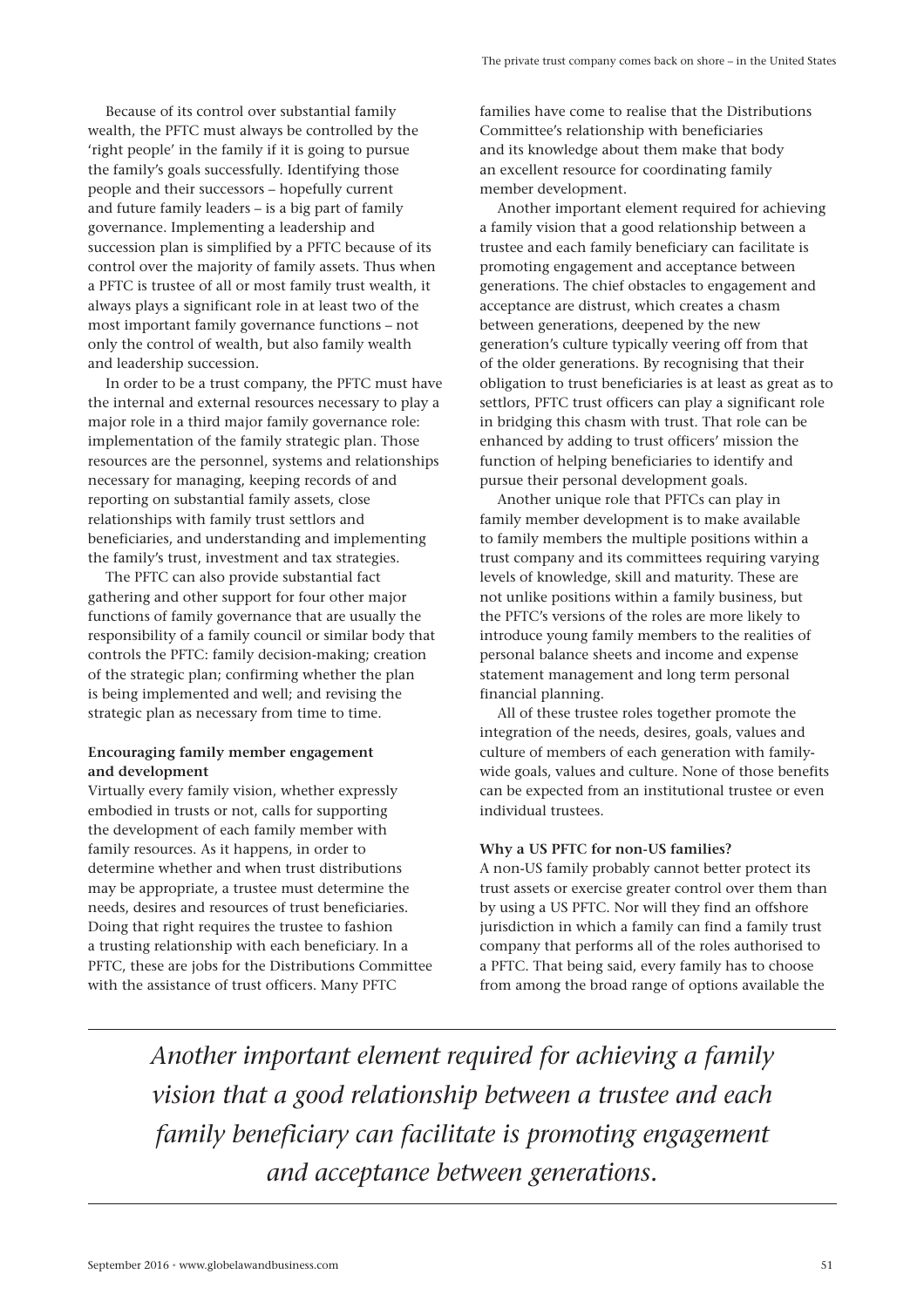one most appropriate for their family – including, of course, any only available from an OFTC.

In preparing for that decision, a non-US family will find there are several features of the US trust and family trust company environment of particular interest, including two already mentioned: limited federal taxation of foreign trusts; and privacy protections as good as or better than what traditional offshore jurisdictions can offer. Regarding the privacy issue, it is worth noting that this is not just the issue of the new Common Reporting Standard (CRS)40 being embraced abroad that goes beyond the US Foreign Account Tax Compliance Act's<sup>41</sup> intrusions. It is also the question of the strong support in the European Union and elsewhere for forcing trust beneficiary and trust assets disclosures. Such a proposal is on the EU agenda, and France is proceeding with releasing such information publicly, defying predictions that no government would go forward without broad international support for fear of loss of competiveness for its institutions.42

Another benefit of US PFTCs is that none of the states discussed here, other than Alaska, suffer from the shortages of skilled professional and administrative personnel that plague many offshore trust jurisdictions. Other benefits of US PFTCs compared with OFTCs include:

- the availability of unregulated PFTCs (in Nevada, Pennsylvania, Wyoming and Florida);
- the relative economic stability of the United States and its states, compared with many countries including, arguably, most offshore jurisdictions:
- some offshore jurisdictions, but none from the United States, barring family trust companies from receiving fees for trust services, undermining the benefits of trade or business tax status for OFTCs and discouraging them from providing anything but the most basic trust services; and

• many offshore jurisdictions, but none from the United States, requiring a local commercial trust company to play a major role in the operations of the family trust company.

# **Optionality**

Hopefully, it is clear by now that the greatest benefit that a PFTC can provide to a wealthy family is optionality. A broad range of excellent options exist, presenting the PFTC in any of the leading US states with the ability to choose and implement the most appropriate ones for the family.

The choices are made available to any family, both US-based and otherwise, that forms a PFTC in a leading state. Those are the states with progressive trust and trust company laws, a commitment to balanced regulation providing the economic freedom that investors and companies need in order to thrive, courts that are knowledgeable about trust law and the needs and aspirations of wealthy families, and privatepublic working groups committed to maintaining the state's leadership.

One option that is especially meaningful to every PFTC-forming family is the ability to choose how robust the PFTC's trustee and family office roles will be and to only pay for what the family needs. The PFTC can be an administrative or directed trustee and any other kind of trustee, including all flavours of full trustees – from ones that rarely delegate trust decisions to ones that delegate every decision it can. It can provide or engage and supervise the providers of every kind of family office service that a family requires or not provide any services other than trustee services. Most importantly, though, once a family decides on a course of action for its trust company, it will not need to persuade anyone in order to be assured that the course it chose will be navigated in accordance with its vision, values and culture.

*John Duncan is a partner in the Chicago office of Kozusko Harris Duncan, private client/wealth management counsel. A former head of Jones Day's worldwide bank and investment practice, he formed Duncan Associates in 2000 to focus on representing single and multi-family private trust companies. Mr Duncan has formed more than a hundred trust companies in 14 states (including national trust banks), and drafted the CSBS Trust Options and comprehensive trust, trust company and other financial institution and trust laws for Illinois, New Hampshire, Nevada, South Dakota, Tennessee, Wyoming and Florida.*

*Copyright in this article is shared between John PC Duncan and Globe Law and Business Ltd.*

- 1 Jesse Drucker, "The World's Favorite New Tax Haven Is the United States", *Bloomberg Business Week*, 26 January 2016, available at www.bloomberg.com/news/articles/2016-01-27/the-world-sfavorite-new-tax-haven-is-the-united-states.
- 2 In full, the Uniform Prudent Investor Act of 1994.
- The members are all 50 state banking regulators and the DC and territorial banking regulators.
- 4 CSBS, *Statutory Options for Multistate Trust Activities*, 1995, principally drafted by John Duncan. Adding the PFTC chapter was the primary 'fee' for our draftsmanship. Ironically that chapter,

where adopted, has been a much greater spur to economic development in several states than the CSBS, at least, anticipated. 5 Uniform Prudent Investor Act, §9.

- 
- 6 See Del Code Ann, Title 12, Ch 35, Trusts, Subchapters I–VII (2015). 7 Only four in the 34 years since it adopted its 'limited purpose trust company' law. Del Code Ann, Title 5, Ch 7, Subchapter V, Section 773 and following (2016).
- 8 SD Codified Laws, Title 51A, Ch 51A-6A (2015); see also 'Fiduciaries and Trusts' at SD Codified Laws, Title 55, §§ 1–16 (2015).
- 9 Wyoming Uniform Trust Code, Wyo Stat Ann, Title 4, Ch 10 (2015).